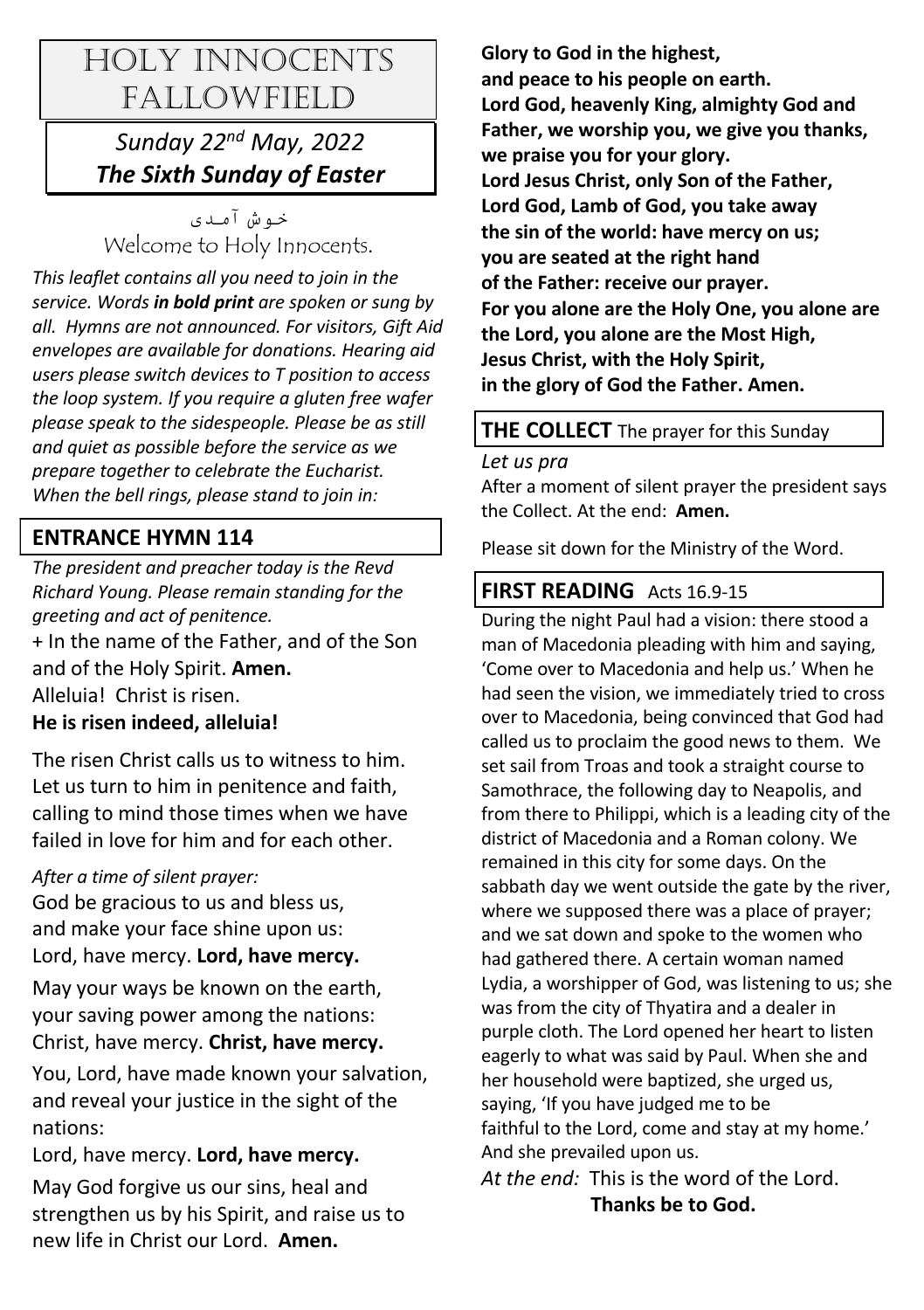

God be gracious to us and bless us and make his face to shine upon us, That your way may be known upon earth, your saving power among all nations.

O let the nations rejoice and be glad, Let all the people praise you, O Lord for you will judge the peoples righteously and govern the nations upon earth.

Then shall the earth bring forth her increase, and God, our own God, will bless us. The Lord our God will bless us, and all the ends of the earth shall fear him.

**SECOND READING** Revelation 21.10-22. 5

This is the word of the Lord. **Thanks be to God.**

Please stand for the Gospel Acclamation: *Alleluia, alleluia, alleluia, alleluia*

#### **Alleluia, alleluia, alleluia, alleluia**

"همانطور كه يدر مرا دوست دارد، من نيز شما را دوست دار م، پس در محبت من بمانید. *(As the Father has loved me, so I have loved* 

*you; abide in my love)*

Hamantor ke pedar man raa doost darad, man niz shoma raa doos daram, pas dar mohebate man bemanid. **Alleluia, alleluia, alleluia, alleluia**

## **GOSPEL READING** John 5.1-9

The Lord be with you. **And also with you.** Hear the Gospel of our Lord Jesus Christ according to John. **Glory to you, O Lord.**

*At the end:*

This is the Gospel of the Lord.

## **Praise to you, O Christ.**

*Please sit down for the sermon. After the sermon there will be a time of silence. Then we stand with the president for the Creed:* 

We believe in one God,

 **the Father, the Almighty, maker of heaven and earth, of all that is, seen and unseen.**

**We believe in one Lord, Jesus Christ, the only Son of God, eternally begotten of the Father, God from God, Light from Light, true God from true God, begotten, not made, of one Being with the Father; through him all things were made. For us and for our salvation he came down from heaven, was incarnate from the Holy Spirit and the Virgin Mary and was made man. For our sake he was crucified under Pontius Pilate; he suffered death and was buried. On the third day he rose again in accordance with the Scriptures; he ascended into heaven and is seated at the right hand of the Father. He will come again in glory to judge the living and the dead, and his kingdom will have no end. We believe in the Holy Spirit, the Lord, the giver of life, who proceeds from the Father and the Son, who with the Father and the Son is worshipped and glorified, who has spoken through the prophets.**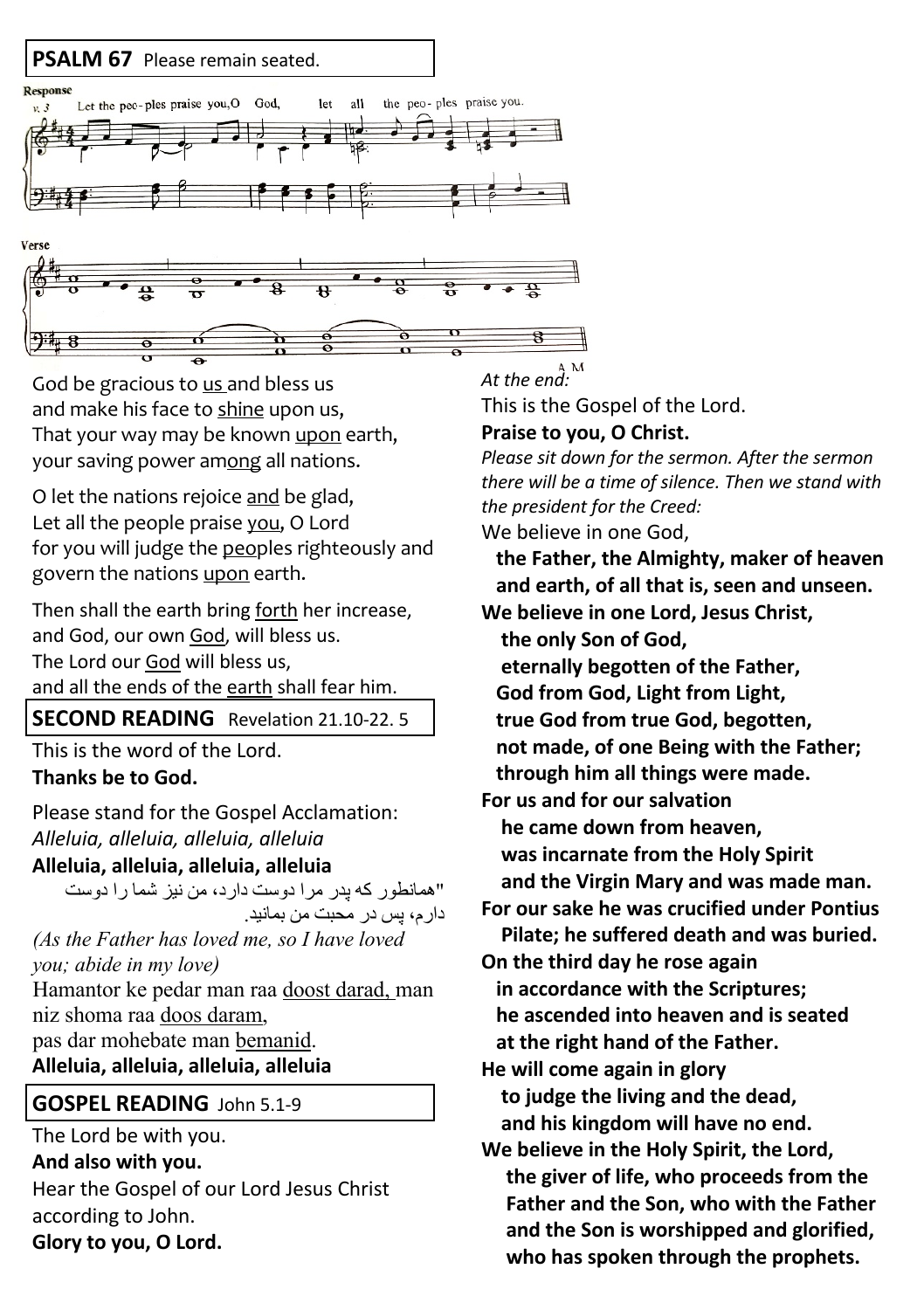**We believe in one holy catholic and apostolic Church. We acknowledge one baptism for the forgiveness of sins. We look for the resurrection of the dead, and the life of the world to come. Amen.**

*Please remain standing for the Prayer of the Faithful. After each section:* Lord, in your mercy: **hear our prayer***.* 

*After the final section (for the departed) there will be a time of silent prayer. At the end:* Merciful Father,

**accept these prayers for the sake of your Son, our Saviour Jesus Christ. Amen**

#### *The president introduces THE PEACE:*

The risen Christ came and stood among his disciple and said, 'Peace be with you.' Then were they glad when they saw the Lord. The peace of the Lord be always with you. **And also with you.**

*All exchange a sign of peace.* 

#### **OFFERTORY HYMN 271**

*The bread and wine are brought to the altar. The president says a prayer over the gifts to which we respond:*

#### **Blessed be God for ever.**

*THE EUCHARISTIC PRAYER follows.* The Lord be with you. **And also with you.** Lift up your hearts. **We lift them to the Lord.**

Let us give thanks to the Lord our God. **It is right to give thanks and praise.**

*The president continues the prayer, thanking God for his saving works, and then invites the people to join their praises with the whole company of heaven:* 

.....for ever praising you and singing: **Holy, holy, holy Lord, God of power and might, heaven and earth are full of your glory. Hosanna in the highest. Blessed is he who comes in the name of the Lord. Hosanna in the highest.**

*The president asks the Father to send the Holy Spirit to sanctify the bread and wine, and then repeats the Lord's own words over the bread and cup. .........*

Great is the mystery of faith.

#### **Christ has died; Christ is risen; Christ will come again.**

*The president continues, joining our offering with Christ's sacrifice of himself. At the end of the prayer the president says:* .....all honour and glory be yours, almighty Father, for ever and ever: **Amen.** *The president introduces the Lord's Prayer and all say together:* **Our Father, who art in heaven,** 

**hallowed be thy name, thy kingdom come,** 

**thy will be done on earth** 

**as it is in heaven.** 

**Give us this day our daily bread** 

**and forgive us our trespasses,** 

**as we forgive those who trespass against us.** 

**And lead us not into temptation,** 

**but deliver us from evil,** 

**for thine is the kingdom, the power and the glory for ever and ever. Amen.** 

We SIT or KNEEL as the president breaks the consecrated bread in pieces for all to share: *We break this bread* 

*to share in the body of Christ.*

**Though we are many we are one body, because we all share in one bread.**

**Lamb of God, you take away the sin of the world, have mercy on us.**

**Lamb of God, you take away the sin of the world, have mercy on us.**

**Lamb of God, you take away the sin of the world, grant us peace.**

*The president addresses those who wish to come to Holy Communion:*

Alleluia. Christ our Passover is sacrificed for us*.*  **Alleluia! Let us keep the feast.**